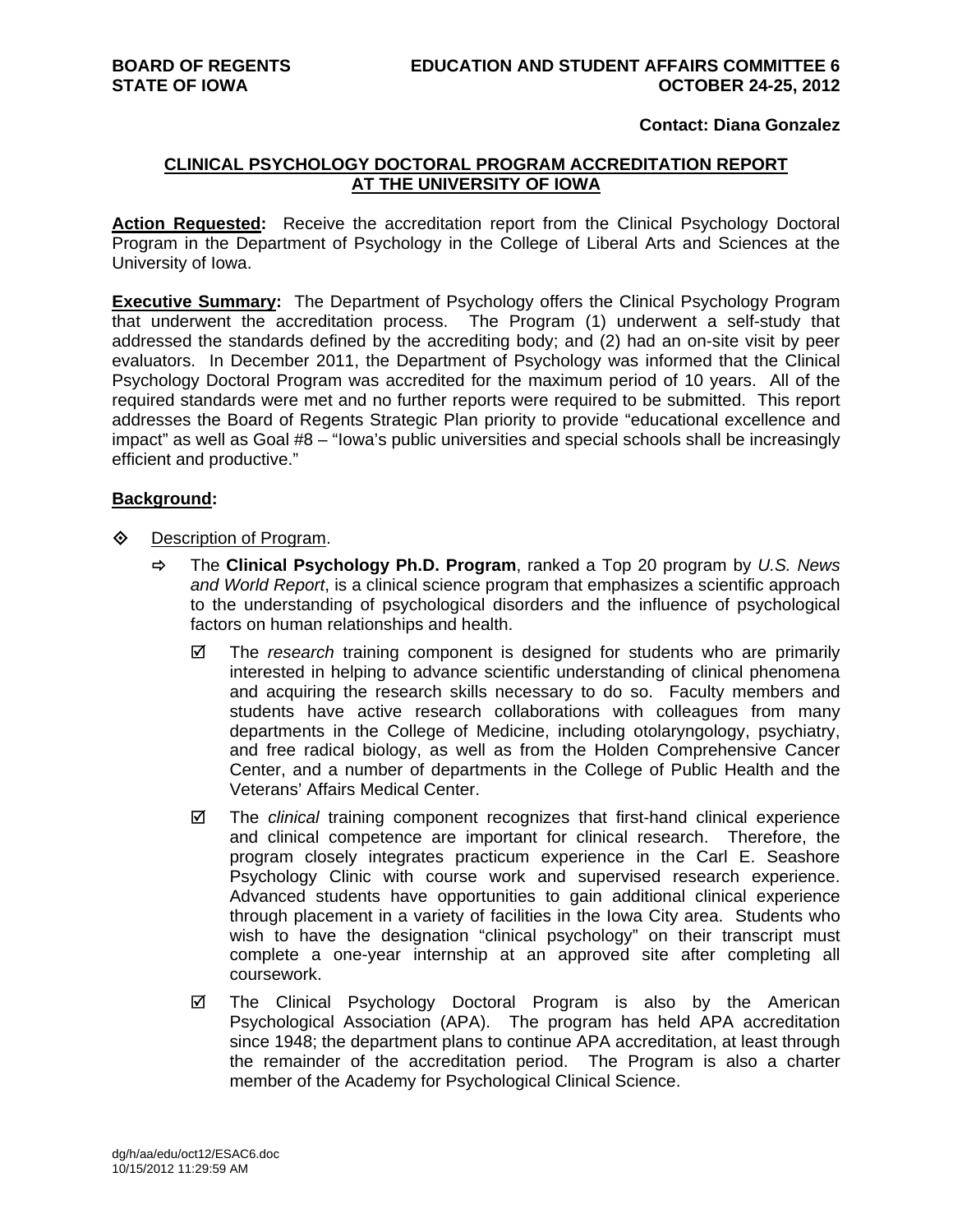- $\Diamond$  Purpose of Accreditation. An accredited educational program is recognized by its peers as having met national standards for its development and evaluation. To employers, graduate schools, and licensure, certification, and registration boards, graduation from an accredited program signifies adequate preparation for entry into the profession. In fact, many of these groups require graduation from an accredited program as a minimum qualification. Therefore, accreditation is also critical for recruitment of new students.
- $\diamond$  Accrediting Agency. The accrediting body is the Psychological Clinical Science Accreditation System (PCSAS). This new accreditation opportunity will most accurately represent the aspirations and focus of the clinical program. Without PCSAS accreditation, the Program is likely to be at a disadvantage in recruiting the best research-oriented graduate students. To be eligible for PCSAS accreditation, an applicant program must demonstrate a strong commitment to high-quality science-centered education and training in clinical psychology, with an emphasis on integrating research and application.
- $\Leftrightarrow$  Review Process. The self-study prepared by the program contained the responses to the five general areas required by the accrediting body – conceptual foundations; design, operation, and resources; quality of the science; quality improvement; and outcomes. The full text of the accreditation process review standards and criteria is available at http://pcsas.org/review/php.
- $\Diamond$  On-Site Team Report. In September 2011, the visiting team identified strengths of the program. The team also noted that all of the standards had been met and that no required changes were identified. Suggestions were made for program enhancement or improvement; however, these do not require an institutional response or constitute an accreditation or compliance requirement.
- $\diamond$  Sample Strengths Identified by the Visiting Team.
	- $\Rightarrow$  "The University of Iowa's program constitutes a remarkably effective integration of research and clinical practice, yielding a very high rate of clinical scientists.
	- $\Rightarrow$  The Seashore Clinic provides an ideal format for faculty to model their clinical scientist role.
	- $\Rightarrow$  The immense University of Iowa Medical School offers a superb range of clinical training experiences in the Departments of Psychiatry, Neurology, Obstetrics/Gynecology, and Pediatrics.
	- $\Rightarrow$  The clinic director provides an excellent model of the full time practitioner whose work is guided by evidence-based interventions.
	- $\Rightarrow$  This model program has an impressive record of training students who have gone on to prominent careers and made significant contributions to the field.
	- $\Rightarrow$  The program also has instilled strong scientific, ethical, and professional values in its students; armed the students with cutting-edge knowledge, skills, and methods; and continued to support and mentor its graduates once they leave the program.
	- $\Rightarrow$  Faculty are outstanding, productive, and skilled researchers and have active labs and impressive publication records."